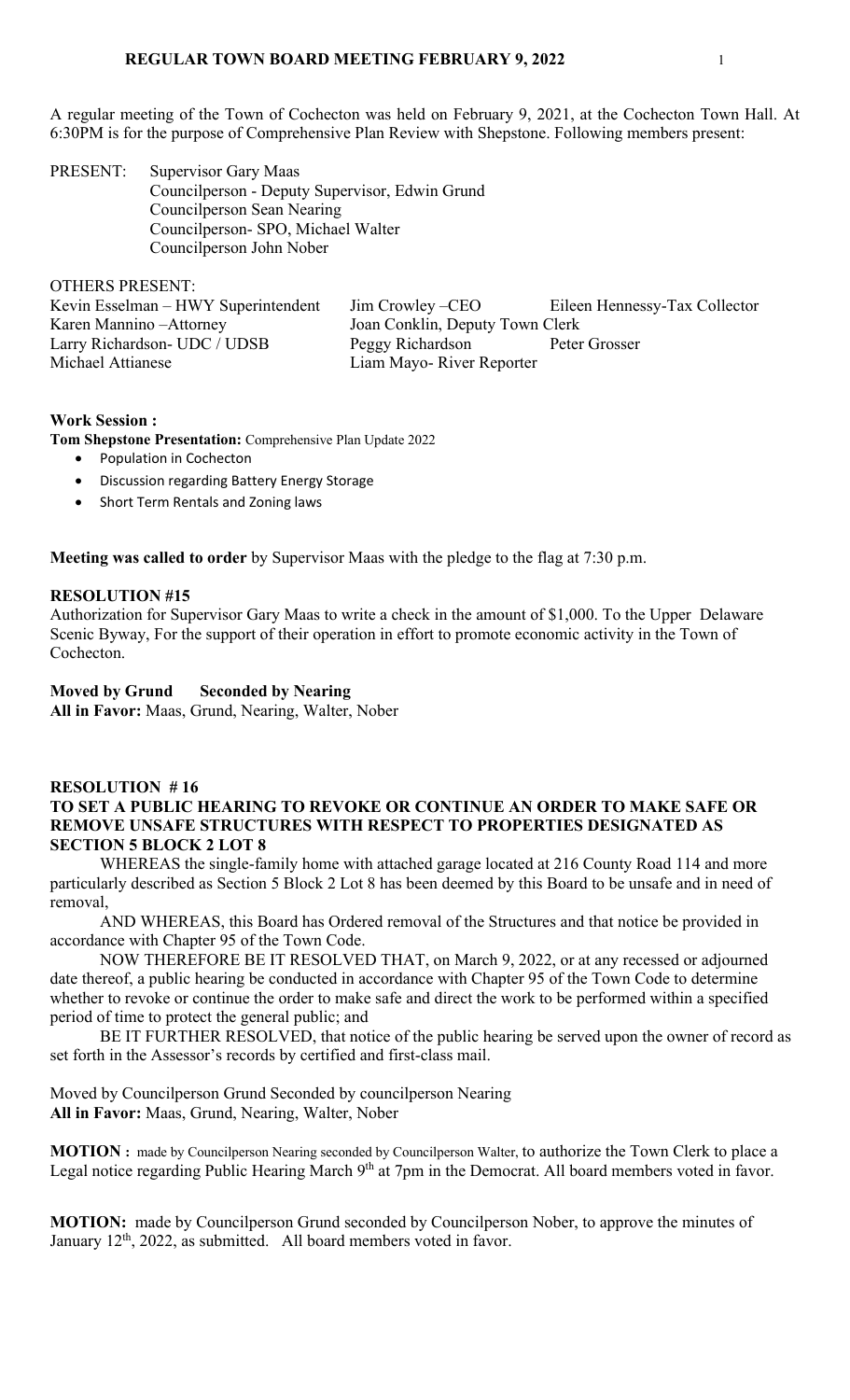## **RESOLUTION #17 APPROVE BILLS ON ABSTRACT #2 TO BE PAID IN THE FOLLOWING AMOUNTS**

On motion of Councilperson Nober seconded by Councilperson Grund, to approve the bills on Abstract #2 in the following amounts:

General Accounts: Claim #'s 58-81are to be paid. Claim #'s 43, 44, 47-53, 55, and 57 are in prepaid's Total General Funds: **\$ 13,380.25**

Debit Card Account: Claim #82 Total Debit Card: **\$ 1,216.44**

Sewer Accounts: Claim #83-87 are to be paid. Claim #'s 40-42, 55, and 56 are in prepaids. Total Sewer Accounts: **\$ 1,317.42** 

Lighting District Accounts: Claim # 45 in Prepaid Total Lighting District Funds: **\$58.71** 

Highway Accounts: Claim #'s 88-97to be paid. Claim #46 is in prepaids. Total Highway Accounts **\$37,687.57**

PREPAIDS were paid 1/11, 1/19, 1/21, 1/25, 1/27,1/28, 1/31,2/4 and 2/7

Audit 2/8/21 by Councilmen Grund & Nober **Moved by Nober Seconded by Grund All in Favor:** Maas, Grund, Nearing, Walter, Nober

## **CORRESPONDENCE:**

Supervisor Maas

- Sullivan County Farmland: Certified the Ag update to Ag district 1
- Received Pilot Payment for 2022 Millennium Pipeline- \$46,561.47 < than 2021 due to equalization rate.
- Youth Board Insurance for workman's Comp- has been addressed

**PUBLIC COMMENT:**

No one wished to comment.

# **COMMITTEE REPORTS**

# **UPPER DELAWARE COUNCIL:** Larry Richardson

Following the roll call attendees watched a video: "Sexual Harassment Prevention Training " . All representatives and alternates are required to view this or submit proof of alternate training.

# **Topics discussed in part**:

- Pleased to note that once again the Project Review Committee has elected me Chairman
- Agreeing to sponsor the 2<sup>nd</sup> Annual River Corridor Litter Sweep from April 22-30.
- DEC longtime representative Bill Rudge is retiring due to health reasons. He will be missed. Mike DiSarno will be filling in until a permanent replacement is chosen.
- Development plans for Camp Fimfo (formerly Kittatinny Campgrounds) were discussed in committee.
- Financial Sustainability retreat for Saturday February 5 at the Union. (*Eighteen representatives, alternates and staff spent three hours discussing the findings from a study conducted by Crane Associates from Burlington, Vt. Trying to find a way to access additional funding. The study showed that if the federal funding had just kept up with inflation it would amount to more than \$700,000 today. There are many tasks assigned to the UDC through the RMP that cannot be undertaken for lack of funds.)*

## **Actions taken:**

Approved:

- A resolution of Commendation for William J. Rudge, NYS DEC Representative
- Letter to NPS: issuing a finding that the "Art Shop" Use Variance if approved by the Town of Tusten would be in substantial conformance with the RMP.
- Letter to Tusten Planning Board: noting Ten Mile River Property Minor Subdivision as proposed is not a UDC reviewable project.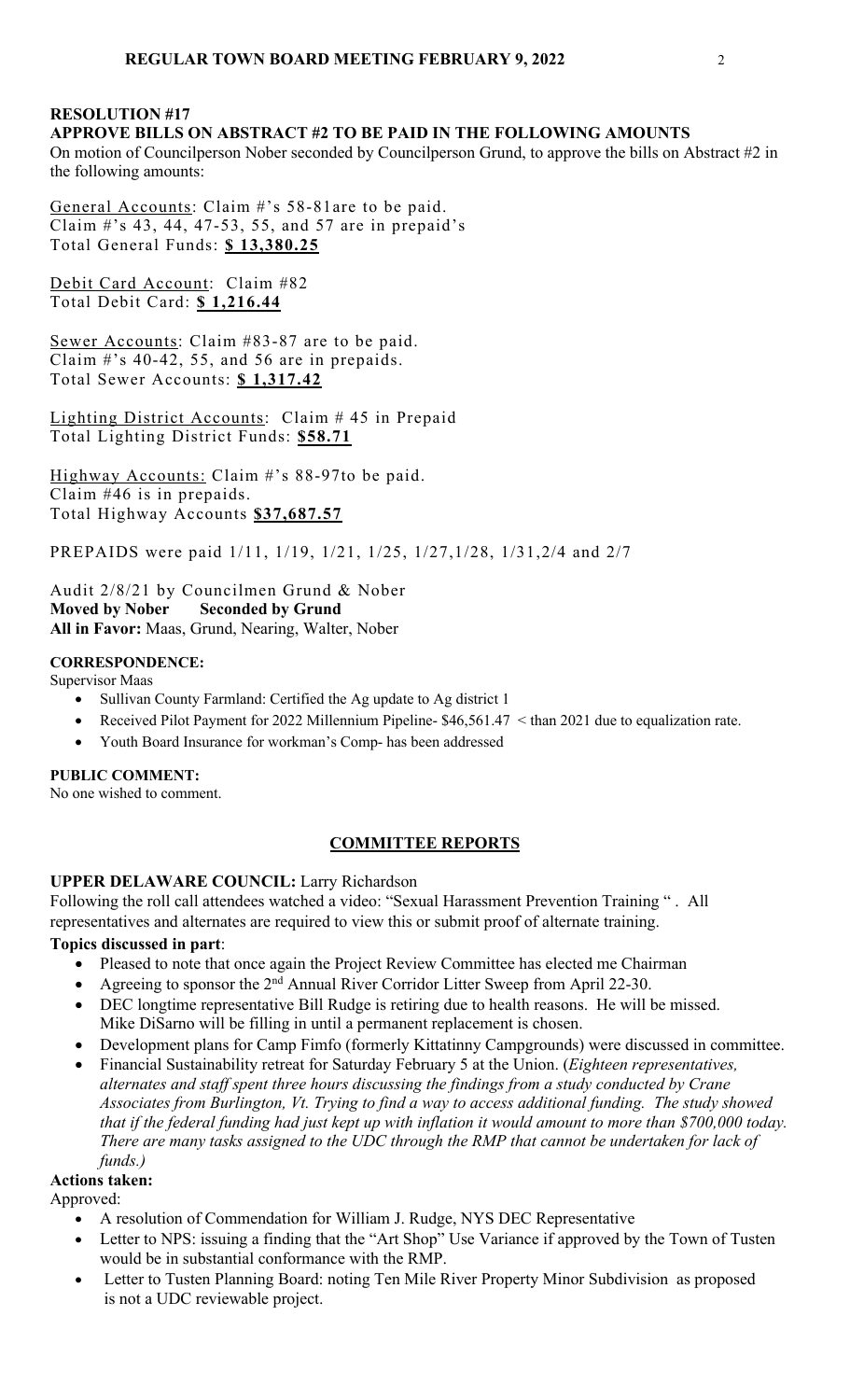# **UPPER DELAWARE SCENIC BYWAY-***Monthly Report*

Submitted by: Larry Richardson The Committee held a re-scheduled zoom meeting on January 24. **Items discussed in part**:

• **Butterfly Promotion:** Richard Lowe III from the Village of Hancock talked about a program to have butterfly sculptures created and distributed in the village and in the future perhaps scattered throughout the Byway

• **UDSB Grants Poster Design:** we are working on a poster describing our grants program with photo samples of projects completed that we would like to have displayed in the town halls

• **Promotional Placemats and Biodegradable Litter Bags:** we have re-ordered the popular placemats that we had given out in past years to non-profits, churches, and fire companies along the Byway. The litter bags are a bit more challenging given that the vendor only makes them in orders of 10,0000 or more.

• **UDSB Delegate Presentations to Municipal Boards**: we are encouraging all representatives to present reports of the Committee's activities to their respective municipal boards.

• **UDSB Visitor Center at The Callicoon Depot Communications:** the committee is seeking to get a commitment and a show of progress from the Depot project

• **"Byway Digital Mapping for Wayfinding Success":** I viewed a webinar sponsored by the National Scenic Byway Foundation on how to make your website more attractive by adding mapping and pinning points of interest. We will look to incorporate these suggestions.

Next Meeting Date: 4<sup>th</sup> Monday, February 28, 2022

**Adjourn**: meeting adjourned at 9:16 p.m.

## **Youth Commission:** Councilperson Grund

The New Youth Commission is planning events for the coming year. For more information contact **Sue Rodriguez** (845) 866- 0853, or email: s\_rod79@frontiernet.net. Check out their New Youth Commission Facebook page to see all the creative activities that has been thoughtfully planned out by the volunteers in charge of the New Cochecton Youth Commission. **Events:**

- o **Dorothy & Friends Character Tea2/13**
- o **Ceramic Painting 2/25**
- o **Easter Egg Train Ride 4/9**
- o **Valentine Crafts 2/11**
- o **Dunkin Donuts 2/11**

## **Lake Huntington Lake Association:** Not Present

## **DEPARTMENT HEADS**

| <b>SUPERVISOR: Gary Maas</b><br>Submitted a written report:<br><b>Monthly Financial Report</b> |                                   |
|------------------------------------------------------------------------------------------------|-----------------------------------|
| Bank Information:                                                                              |                                   |
| Deposited \$                                                                                   | 100.00 Judicial fees              |
| Deposited \$                                                                                   | 703.00 Judicial fees              |
| Deposited \$                                                                                   | 3,096.07 Town Clerk fees          |
| Deposited \$                                                                                   | Debit Card                        |
| Deposited \$                                                                                   | 31,005.60 Mortgage Tax            |
| Deposited \$                                                                                   | 46,561.47 PILOT                   |
| Deposited \$                                                                                   | 1,317,321.88 Tax Revenue for 2022 |
|                                                                                                |                                   |

 Made transfers and deposits as needed and have given budget actuals to board Activity : busy

| CONTRACTUAL       |            | \$4,000.00 |
|-------------------|------------|------------|
| Abstract $\#1$    | 0.00       | \$4,000.00 |
| Abstract #2       | \$2,062.40 | \$1,937.60 |
| Worked 95.5 hours |            |            |

## **HIGHWAY SUPERINTENDENT:** Kevin Esselman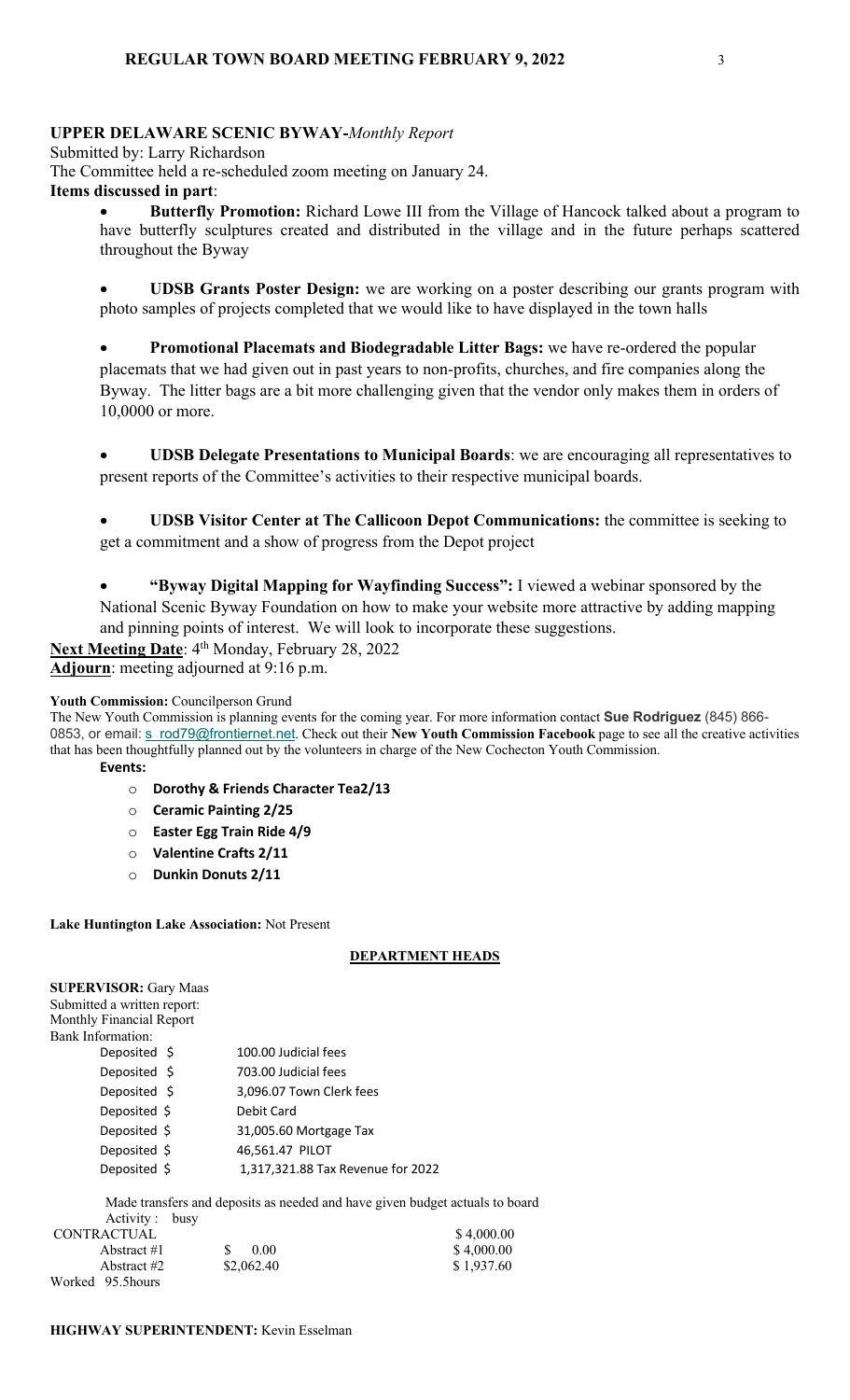Submitted a written report:

- Sanded and plowed as needed.
- Had some repairs.
- We have been out patching.
- Researching info for Trucks and truck bodies
- Worked 160 hrs.
- Contractual balance \$3,761.00

#### **RESOLUTION #18**

**WHEREAS** it is necessary for the Highway Superintendent to purchase a new truck in a deliverable time frame AND

**WHEREAS** previously ordered Western Star 47X will not be received at a much later date than expected

**THEREFOR,** let it be know that the Town of Cochecton Town Board grants Authorization for the Highway Superintendent Kevin Esselman to change his purchase of new truck from the previous approved Western Star 47X with a Freightliner SD114 Due to the estimated time of delivery.

Moved by Walter Seconded by Nearing

**All in Favor:** Maas, Grund, Nearing, Walter, Nober

#### **RESOLUTION #20**

Authorization for Town Clerk Maryann Oumrim to submit a legal notice regarding Town Board adopted a resolution to authorize the use of Capital Reserve Funds, in an amount not to exceed \$65,000, for the purchase of an Everest 10' SS SDS Dump Body with RollRite Electric Drive Trap, LED Body Lights and Poly Fenders.

Moved by Grund Seconded by Walter

**All in Favor:** Maas, Grund, Nearing, Walter, Nober

#### **TOWN CLERK:** Maryann Oumrim

- Prepared Abstract #2 for audit.
- Prepared Minutes for January 12th Meeting.
- Put Legal notices in the paper
	- 1. Town Board Monthly Meetings
		- 2. Vacancy for Planning Board ad
- Emails have been responded to and appropriately shared with Board Members.
- 3 trips to the bank to make deposits.
- CEO Report / deposit
- Dog -- New 2 Licenses and 8 Renewals.
- Marriage License -0
- Parking Tags- 4 P and 1 T
- Monthly reports sent to Agriculture & Markets and DOH for marriage and death.
- DECALS- Hunting & Fishing Licensing -0
- Training Joan Conklin our New Deputy
- Learning the Website Maintenance
- Updated Directory with County and with Orange Sullivan
- Added a few 428's which is ongoing
- I worked a total of **90 hours** in January
- **Contractual balance: \$3,260.31**

#### **CODE ENFORCEMENT OFFICER:** James Crowley

- Submitted a written report: Worked 80 hrs.
- mileage 298
- permits issued 9
- Inspections 12
- $C$  of O's 2
- C of C's issued 10
- Logging permits 2
- Stop work orders 2
- Municipal search letters 11
- Plan Review Inspections 4
- Revenues \$2812.48
- Expenses \$320.05
- Contractual Balance: \$5179.95

**TAX COLLECTOR:** Eileen Hennessy Total Money Collected \$2,698,916.42 Money paid out to Supervisor \$1,317,321.88 Money paid put to SC Treasurer \$1,325,000.00 Balance in check book \$56,594.54 My Contractual Balance is \$2,339.08 (ask about monitor) I worked 103 hours in the month of January I collected 78.75% 2021 75.91%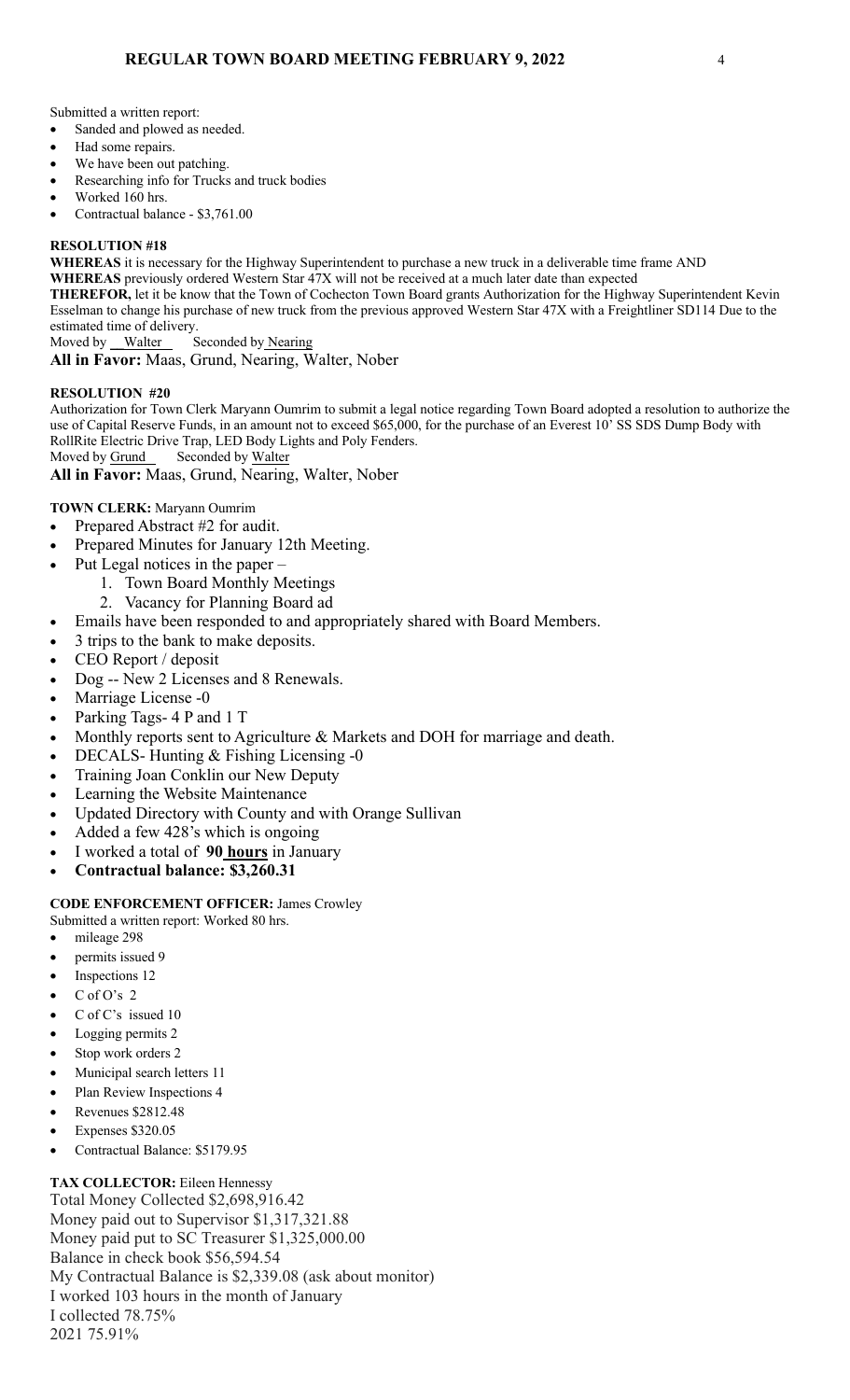#### **TOWN ATTORNEY:** Karen Mannino

**ASSESSOR:** Lorry King - not present Submitted a written report. *Old Business:*  1. Field work continues.

#### *New Business:*

- 1. The State required exemption renewals were mailed and are all due back in my office by March 1<sup>st</sup>, 2022
- 2. I will be attending several classes in February. On the  $7<sup>th</sup>$  of February and the  $25<sup>th</sup>$ . These are mandatory training classes, and I will be out of the office on those days.

Assessor Hours: 31.5 Clerk Hours: 13.0

| $Jan-22$              |            |
|-----------------------|------------|
| A1355.400             | \$2,000.00 |
| <b>SCAA Dues</b>      | \$50.00    |
| <b>NYSAA Dues</b>     | \$125.00   |
| <b>NYSAA Training</b> | \$110.00   |
| <b>NYSAA Training</b> | \$110.00   |
| <b>Total Jan</b>      | \$395.00   |
| <b>Balance</b>        | \$1,605.00 |

#### **SEWER OFFICER:** Michael Walter

Submitted a written report:

- Average flow of 23,511 gallons per day for month of January
- Obtained 97% C.B.O.D. and 94% T.S.S. removal for January.
- Expenditures \$1,317.42
- Contractual Balance: \$29,851.12
- Worked 77-hours.

**PLANNING BOARD CHAIR** Earl Bertsch - not present.

#### **DOG CONTROL OFFICER:** Tamara DePaolo - not present

**HISTORIAN:** K. C. Garn - not present

#### **TOWN BOARD REPORTS:**

**Councilperson Nearing -** expressed concern about the delay in receiving CHIPS money from County. **Councilperson Salzberg -** nothing currently **Councilperson Grund -** nothing currently **Councilperson Walter -** nothing currently

#### **OLD BUSINESS:**

- 1. Roof for old town hall tabled.
- 2. Addition for Town Barn
- 3. Comprehensive & Zoning Law Update -Shepstone present next meeting 3/9 at 6:30PM

#### **NEW BUSINESS:**

1. Unsafe Buildings – Discussion was had among board members

- 2. Planning Board Position Opening- 2 letters received by interested candidates
- 3.Ambulance District
- 4. Web Site Maintenance:

**Town Web Site:** 

Update – Jenn Powell will be the town's Web Master Security, updates and plug in's

## **RESOLUTION #21**

**ADA COMPLIANCE**

**MOTION** to authorize Jenn Powell to go forward with updating the Web site with ADA compliance at a yearly rate of \$490. Yearly Moved by Councilperson Grund Seconded by Councilperson Walter **All in Favor:** Maas, Grund, Nearing, Walter, Nober

#### **Ambulance District:**

Conference call was had with Brad Pinsky, Maas, Nearing, and ambulance members Grosser and Attianese to discuss creating an ambulance district.

#### **RESOLUTION# 22**

#### **CONTRACT WITH PINSKY /AMBULANCE CORP.**

**MOTION** to enter contract with Honorable Bradley Pinsky to move forward with creating an Ambulance District in the amount of \$2,500-\$3,000. Moved by Walter Seconded by Nearing

**All in Favor:** Maas, Grund, Nearing, Walter, Nober